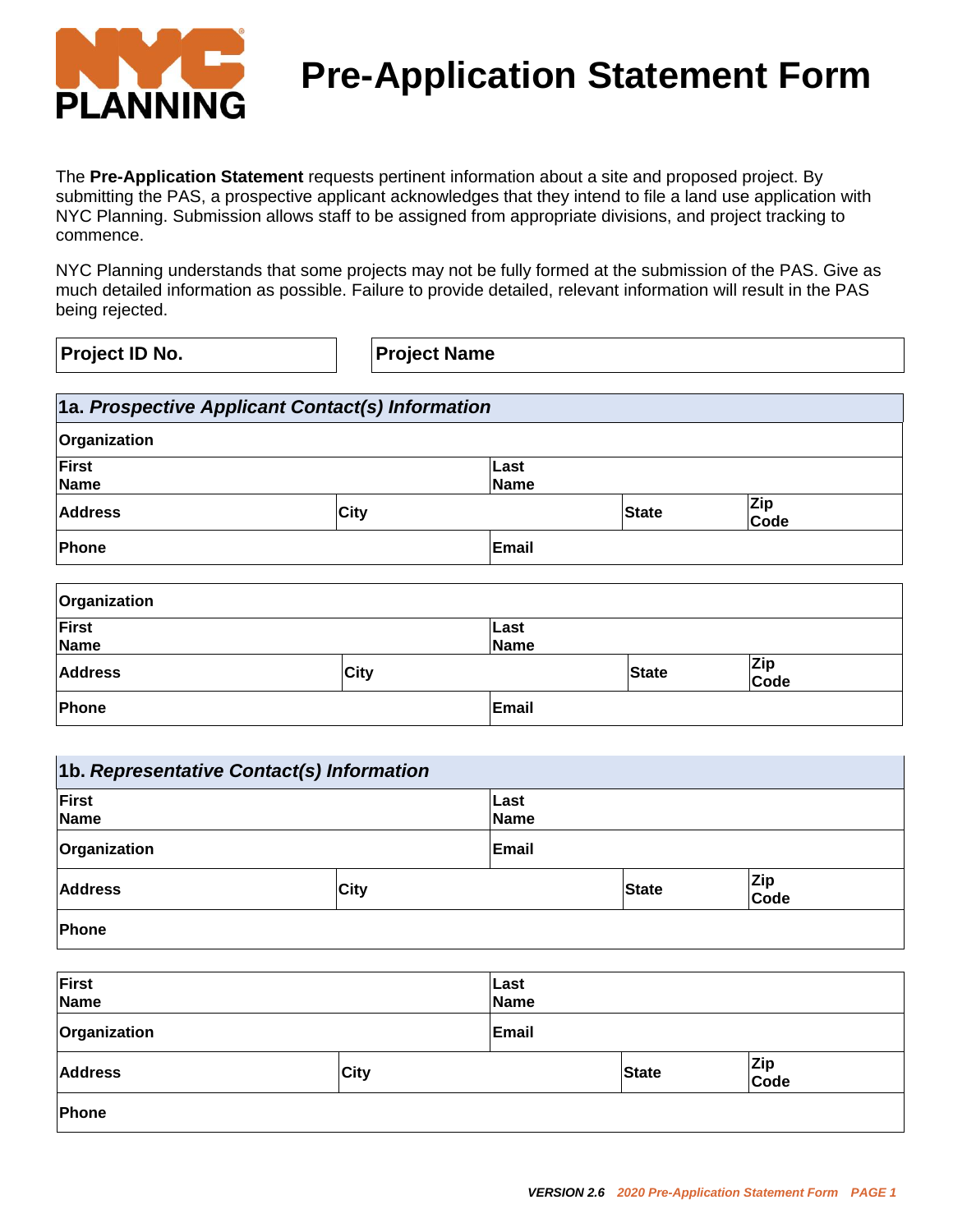#### **2.** *Project Area and Development Site Geographic Information*

**Project Area** refers to all property that would be subject to the proposed actions.

**Development Site** refers to all property to be developed as part of the applicant's specific proposal which the land use actions would facilitate. Typically, the Development Site and the Project Area will comprise the same property(ies) unless the application is requesting a zoning map amendment covering an area greater than an applicant's property to be developed or a large-scale special approval involving multiple tax lots. In these cases, the Development Site may be one or several tax lots within a broader Project Area.

#### **2a.** *Description of Geography*

Fill in if the project area and/or development site is irregular, especially large, or does not consist of tax lots (Applies to City Map Amendments affecting streets or Project Areas that contain entire neighborhoods or portions of a lot(s).

| 2b. Project Borough, Block(s), & Lot(s) |              |     |                     |                          |  |
|-----------------------------------------|--------------|-----|---------------------|--------------------------|--|
| <b>Borough</b>                          | <b>Block</b> | Lot | <b>Partial Lot?</b> | <b>Development Site?</b> |  |
|                                         |              |     |                     |                          |  |
|                                         |              |     |                     |                          |  |
|                                         |              |     |                     |                          |  |
|                                         |              |     |                     |                          |  |
|                                         |              |     |                     |                          |  |

| 2c. Project Addresses        |                                     |                                        |                                    |  |
|------------------------------|-------------------------------------|----------------------------------------|------------------------------------|--|
| <b>Address Number/Street</b> | <b>Community</b><br><b>District</b> | <b>City Council</b><br><b>District</b> | <b>Zoning Map</b><br><b>Number</b> |  |
|                              |                                     |                                        |                                    |  |
|                              |                                     |                                        |                                    |  |
|                              |                                     |                                        |                                    |  |
|                              |                                     |                                        |                                    |  |
|                              |                                     |                                        |                                    |  |
|                              |                                     |                                        |                                    |  |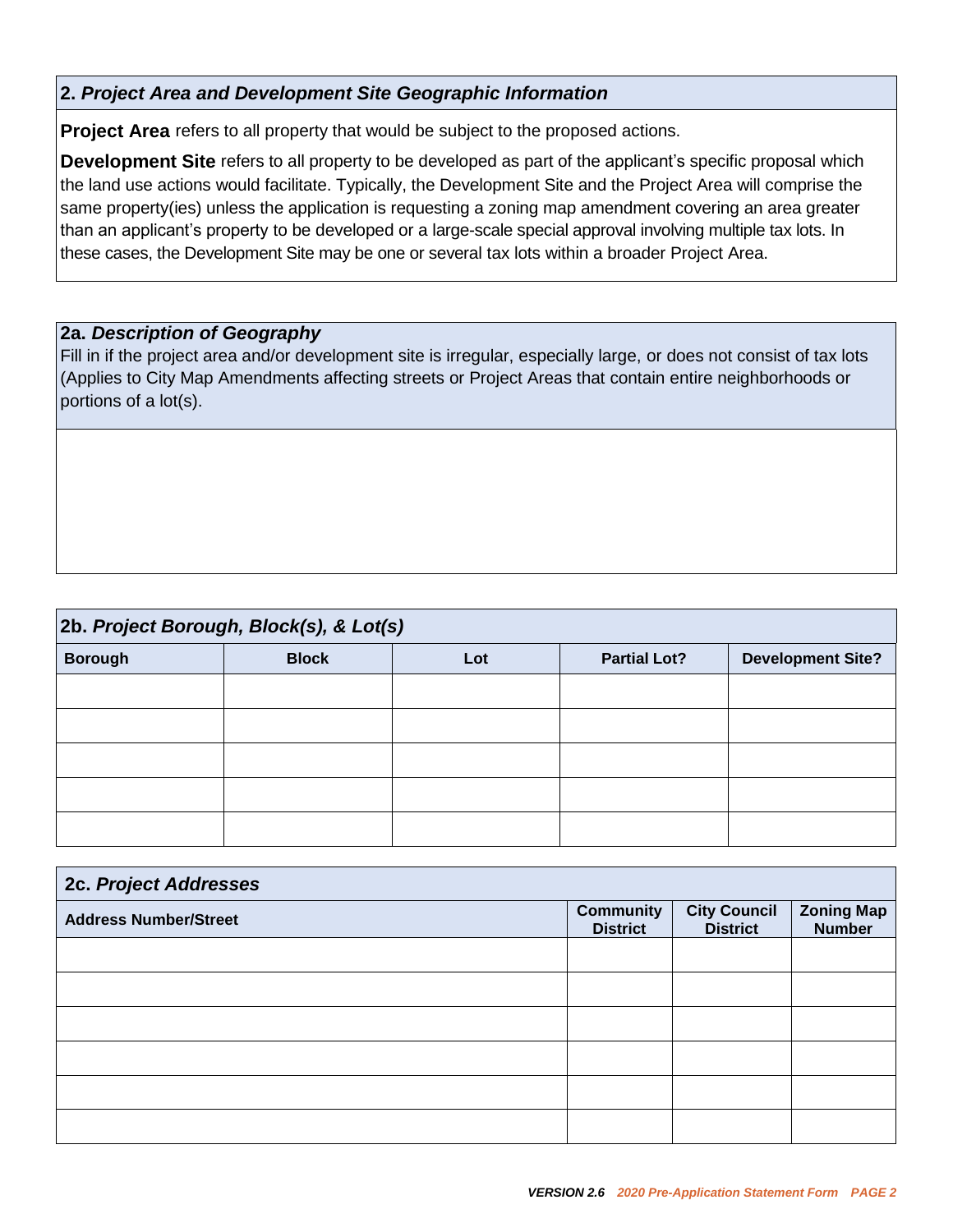| <b>3. Proposed Land Use Actions</b>                                                                                                                                                                                                               |                                                                                                           |  |  |  |  |
|---------------------------------------------------------------------------------------------------------------------------------------------------------------------------------------------------------------------------------------------------|-----------------------------------------------------------------------------------------------------------|--|--|--|--|
| What land use actions does the proposed project require? Identify all that apply and fill in the appropriate<br>related information. This is preliminary information and may change following discussion with the<br>Department of City Planning. |                                                                                                           |  |  |  |  |
| CHANGE IN CITY MAP<br><b>HOUSING PLAN &amp; PROJECT</b><br>SITE SELECTION - PUBLIC FACILITY<br><b>FRANCHISE</b><br>ACQUISITION OF REAL PROPERTY                                                                                                   | REVOCABLE CONSENT<br>DISPOSITION OF REAL PROPERTY<br><b>CONCESSION</b><br>UDAAP<br>LANDFILL<br><b>URA</b> |  |  |  |  |
| ZONING SPECIAL PERMIT Pursuant To:                                                                                                                                                                                                                | (ex. ZR Sec. 74-711)                                                                                      |  |  |  |  |
| (if applicable. ex. ZR Sec. $42-10$ and $43-17$ )                                                                                                                                                                                                 |                                                                                                           |  |  |  |  |
| ZONING AUTHORIZATION Pursuant To: ______________________                                                                                                                                                                                          |                                                                                                           |  |  |  |  |
|                                                                                                                                                                                                                                                   |                                                                                                           |  |  |  |  |
|                                                                                                                                                                                                                                                   |                                                                                                           |  |  |  |  |
|                                                                                                                                                                                                                                                   |                                                                                                           |  |  |  |  |
| <b>RENEWAL</b>                                                                                                                                                                                                                                    |                                                                                                           |  |  |  |  |
| <b>ZONING MAP AMENDMENT</b>                                                                                                                                                                                                                       |                                                                                                           |  |  |  |  |
|                                                                                                                                                                                                                                                   | (ex. R7-1/C2-4)                                                                                           |  |  |  |  |
|                                                                                                                                                                                                                                                   | (ex. C4-5X)                                                                                               |  |  |  |  |
| <b>ZONING TEXT AMENDMENT</b>                                                                                                                                                                                                                      |                                                                                                           |  |  |  |  |
|                                                                                                                                                                                                                                                   |                                                                                                           |  |  |  |  |
|                                                                                                                                                                                                                                                   |                                                                                                           |  |  |  |  |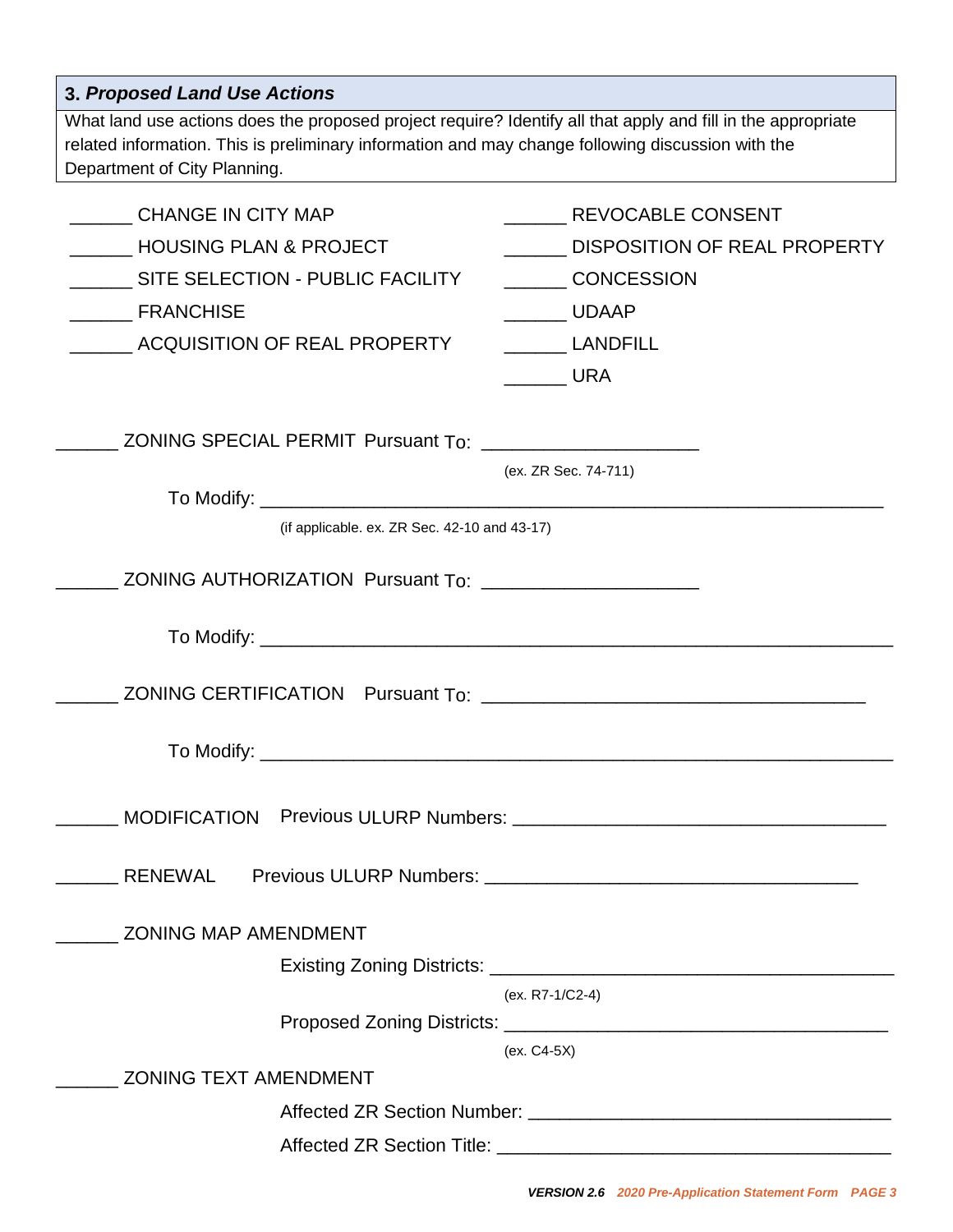| 4. Project Area Information (Project Area refers to all property that would be subject to the proposed actions.)                                           |                   |
|------------------------------------------------------------------------------------------------------------------------------------------------------------|-------------------|
| 4a. Does the proposed Project, or portion thereof, require a NYC DEP Storm Water<br><b>Construction Permit?</b>                                            |                   |
|                                                                                                                                                            |                   |
| 4b. Is the proposed Project Area located in a current or former Urban Renewal Area?                                                                        |                   |
| Urban Renewal Area Name:                                                                                                                                   |                   |
|                                                                                                                                                            |                   |
| 4c. What is the Legal Street Frontage Status?                                                                                                              |                   |
|                                                                                                                                                            |                   |
| 4d. Do all land use actions meet SEQRA or CEQR criteria for Type II status?                                                                                |                   |
| If so, indicate which SEQRA or CEQR category each action fulfills.                                                                                         |                   |
|                                                                                                                                                            | ex: $617.5(c)(9)$ |
| 4e. Is the proposed Project Area in an Industrial Business Zone?                                                                                           |                   |
| <b>Industrial Business Zone Name:</b>                                                                                                                      |                   |
|                                                                                                                                                            |                   |
| 4f. Is the proposed Project Area within or adjacent to a designated (City or State)<br><b>Landmark or Historic District?</b>                               |                   |
| Landmark or Historic District Name:                                                                                                                        |                   |
|                                                                                                                                                            |                   |
| 4g. Applicability of waterfront and flood zone regulations.                                                                                                |                   |
| Is the proposed Project Area located within the NYC Coastal Zone?                                                                                          |                   |
| Projects in the Coastal Zone may be subject to Waterfront Revitalization Program review<br>if they require Local, State, or Federal discretionary actions. |                   |
| Is the Project Area located within the 1% annual chance floodplain?                                                                                        |                   |
|                                                                                                                                                            |                   |
| 4h. Legal Instruments.<br>Is a legal instrument associated with a previous CPC or CPC Chair action                                                         |                   |
| recorded against the project site?                                                                                                                         |                   |
| City Register File Number or other                                                                                                                         |                   |
| document identifier:                                                                                                                                       |                   |
| Will a new legal instrument or modification of a current legal instrument be                                                                               |                   |
| necessary to approve/implement these actions?                                                                                                              |                   |
|                                                                                                                                                            |                   |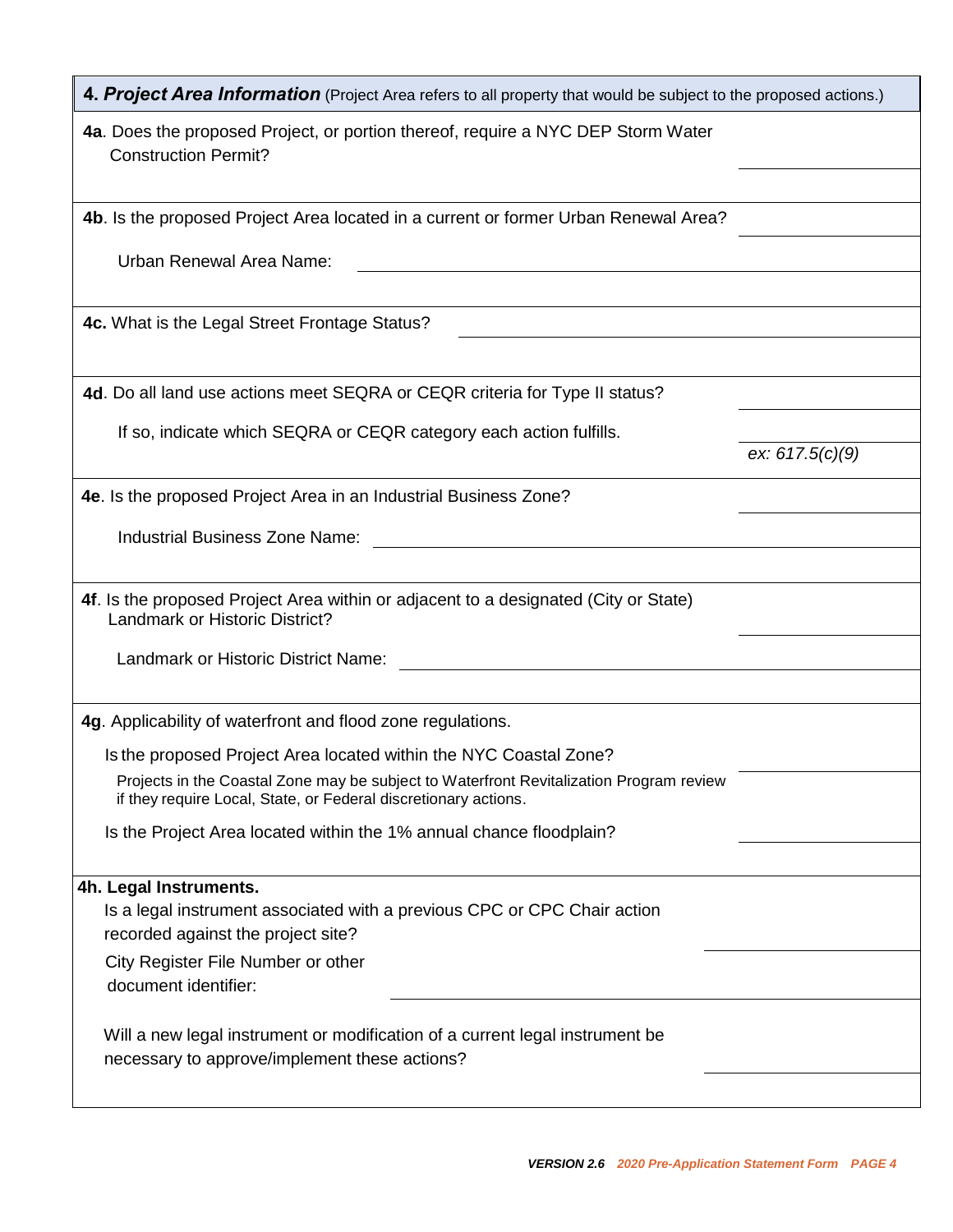| 5. Proposed Development Site Information (if appropriate for the Action)                                                                                                                                                                                                                                                                                                                                                                   |               |             |  |  |
|--------------------------------------------------------------------------------------------------------------------------------------------------------------------------------------------------------------------------------------------------------------------------------------------------------------------------------------------------------------------------------------------------------------------------------------------|---------------|-------------|--|--|
| 5a. In what year do you expect the development to complete?                                                                                                                                                                                                                                                                                                                                                                                |               |             |  |  |
|                                                                                                                                                                                                                                                                                                                                                                                                                                            |               |             |  |  |
| <b>5b.</b> What Type of Development is Proposed? (select all that apply)                                                                                                                                                                                                                                                                                                                                                                   |               |             |  |  |
| Newly constructed buildings                                                                                                                                                                                                                                                                                                                                                                                                                | Demolition    | Alteration  |  |  |
| Addition                                                                                                                                                                                                                                                                                                                                                                                                                                   | Change of use | Enlargement |  |  |
| Other                                                                                                                                                                                                                                                                                                                                                                                                                                      | Explain:      |             |  |  |
| 5c. Is Development Site in an Inclusionary Housing Designated Area/Mandatory Inclusionary<br>Housing Area? Refer to Appendix F of the Zoning Resolution for full list of all inclusionary<br>housing areas which are areas that incentivize or require affordable housing in certain areas.<br>Inclusionary housing designated area name:<br>5d. Does the proposed Development involve discretionary funding for Affordable Housing Units? |               |             |  |  |
| <b>Funding Source:</b>                                                                                                                                                                                                                                                                                                                                                                                                                     |               |             |  |  |
|                                                                                                                                                                                                                                                                                                                                                                                                                                            |               |             |  |  |
|                                                                                                                                                                                                                                                                                                                                                                                                                                            |               |             |  |  |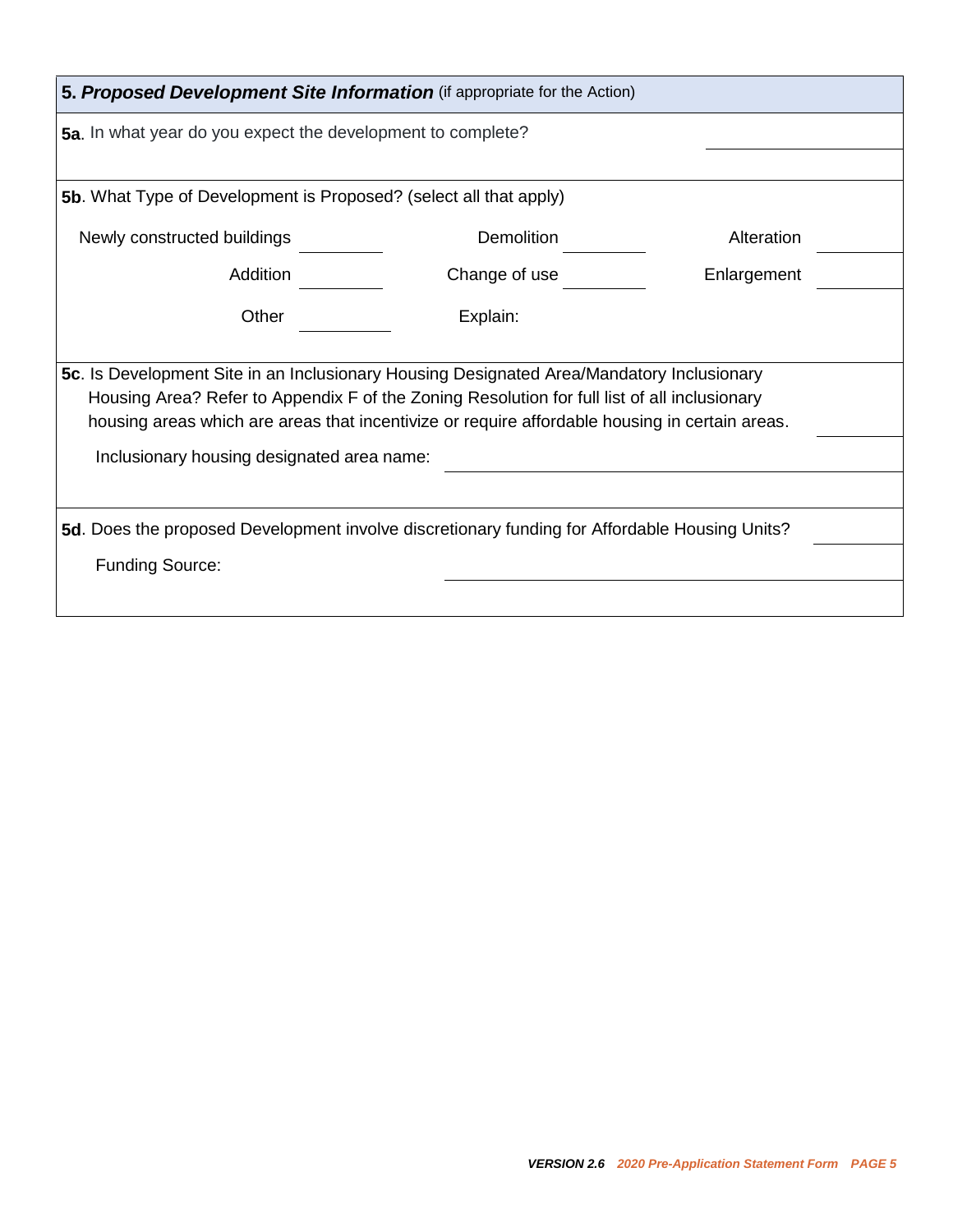### **6.** *Project Description*

#### **INSTRUCTIONS**

Please complete this attachment with detailed information, to the best of your ability. If you need assistance, please contact the appropriate Borough Office.

**6a**. Why is this application being proposed? What is the legal, environmental, or land use background?

**6b**. What is the land use rationale for all the proposed actions?

**6c**. Description of land uses and built context in surrounding area (within 1000 ft):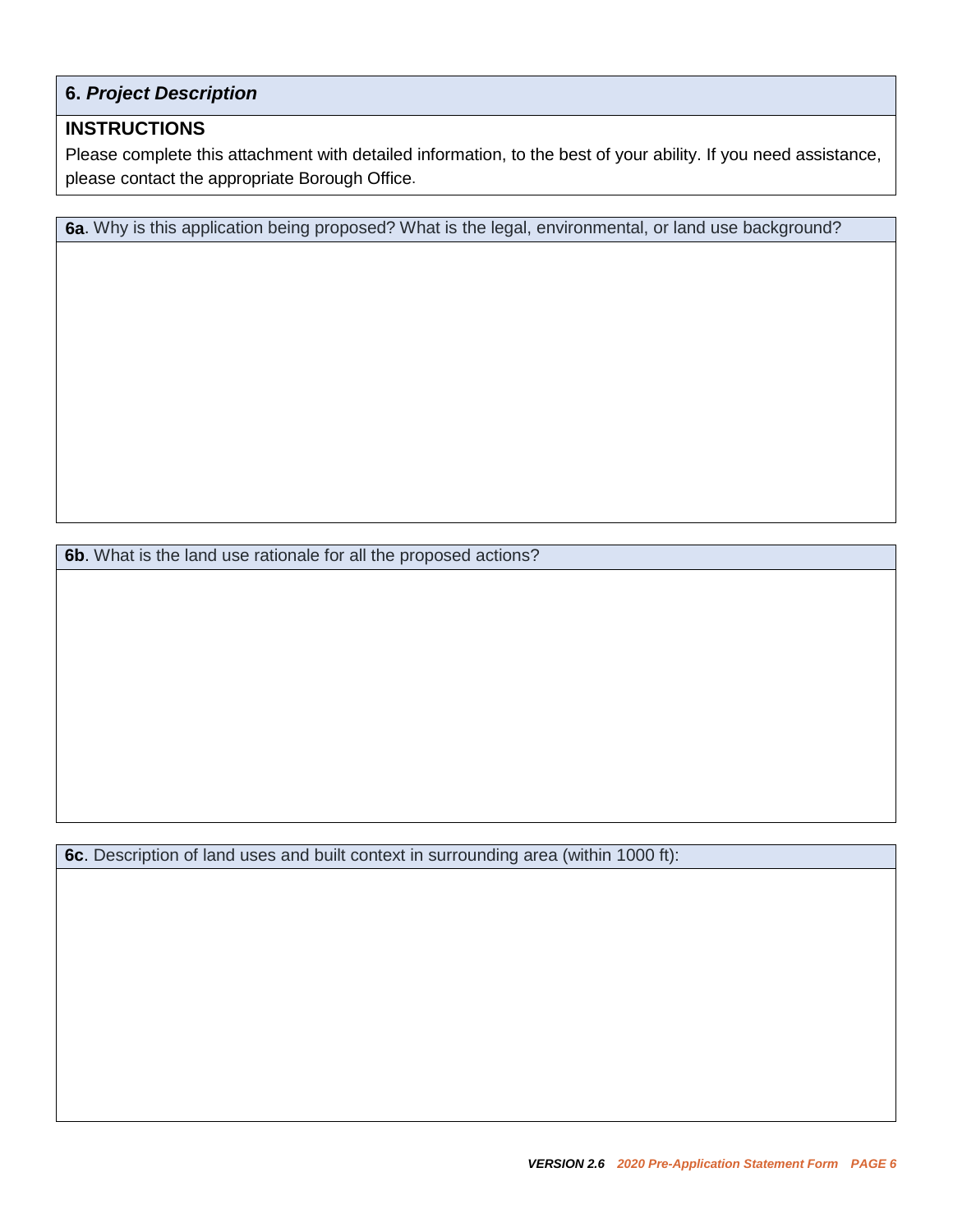**6d**. Description of existing land uses and structures in the proposed Project Area and Development Site:

**6e**. Description of the proposed development being facilitated by the land use actions:

**6f**. Description of proposed CEQR scope.

Include to expedite CEQR guidance: If proposed actions are not approved, what is the applicant's as-of-right development (CEQR "no-action") proposal? What would be expected to occur on non-applicant-controlled sites because of the Proposed Actions (CEQR "with-action")?